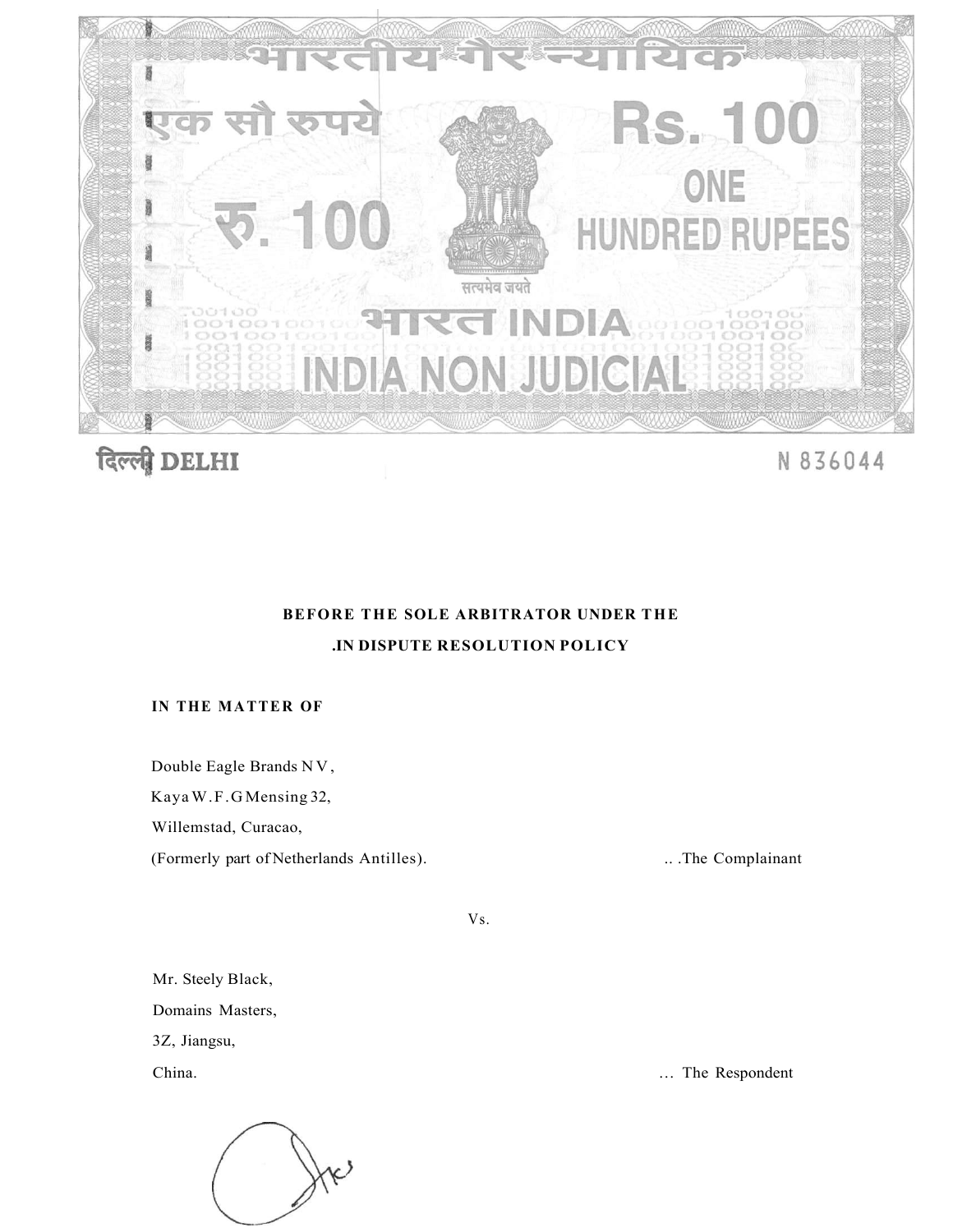THE PARTIES

The complainant in the present proceeding is Double Eagle Brands NV, Kaya W.F.G Mensing 32, Willemstad, Curacao, (Formerly part of Netherlands Antilles).

The complainant in these proceedings is represented through its authorised representative, DePenning & DePenning. Patents Trademark Designs Copyright, 120 Velachery Main Road, Guindy, Chennai - 600032, India.

The respondent in this proceeding is Mr. Steely Black. Domains Masters, SZ, Jiangsu, China (according to Whois database).

#### **THE DOMAIN NAME, REGISTRAR AND REGISTRANT**

The Domain Name in dispute is KETELONE.CO.IN. The Registrar is A to Z Domains Solutions Pvt. Ltd. The Registrant is Mr. Steely Black, Domains Masters, SZ, Jiangsu, China.

#### **PROCEDURAL HISTORY:**

I was appointed as the Arbitrator by .IN Registry, to adjudicate upon the complaint of the Complainant, regarding the dispute over the domain name KETELONE.CO.IN.

In Registry has supplied the copy of the Complaint and Annexures to me.

On 23.02.2011, I sent an email to! the parties informing them about my appointment as an Arbitrator.

Thereafter on 23.02.2011, itself I sent an email to Complainant requesting them to supply the copy of the complaint with annexure to the Respondent and in case if they have already served it, then to provide me with the details of service record.

In accordance with INDRP read with INDRP Rules of Procedure, notice of arbitration was sent to the Respondent on 23.02.2011 with the instructions to file his say latest by 10.03.2011.

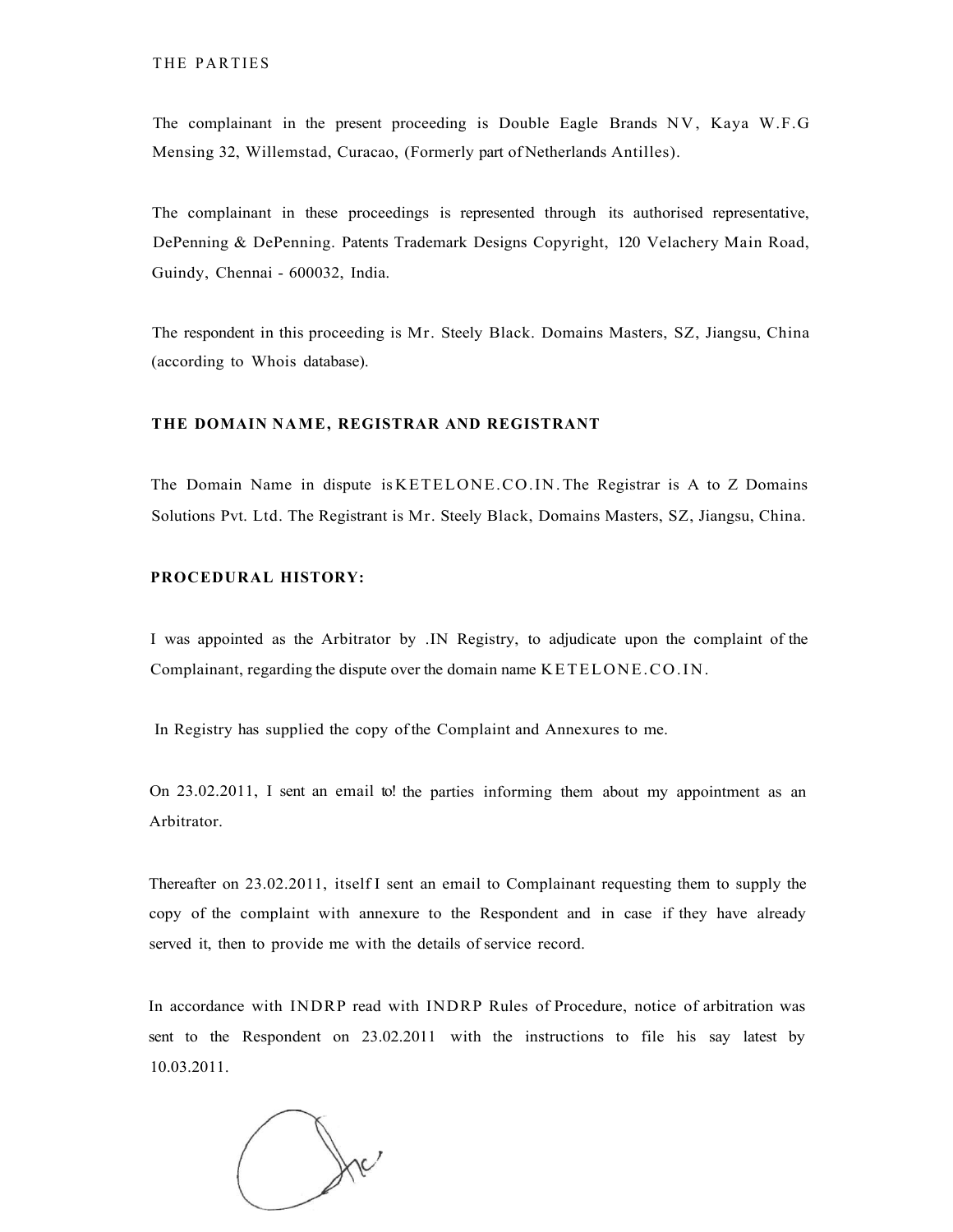On 23.02.2011, I received an email from the Counsels/Representative of the Complainant, informing about the details of the service of the copy of Complaint to the Complainant. According to this mail copy of the complaint was duly sent to the postal address of the Respondent which was returned as the address of the Respondent was bogus.

On 08.03.2011, in the **interest of** justice the **Counsels**/Representative of the Complainant or the Complainant itself was directed to serve the copy of the complaint to the Respondent via an email also and supply the proof for the same.

Thereafter in the interest of justice and fairness, on 11.03.2011, a reminder was sent to the Counsel of the Complainant to submit the proof of serving of copy of complaint to the Respondent via an email.

On 11.03.2011, I received an email from the Counsels/Representative of the Complainant, informing about the details of the service of the copy of Complaint to the Complainant via an email which was returned back due to not enough space provided in the inbox of the Respondent.

On 17.03.2011, the Respondent was directed by the Tribunal to respond or communicate any address within 15 days, latest by 31.03.2011, as to where the copy of the complaint can be served , else the Tribunal shall pass an exparte decree against the Respondent considering the present facts and circumstances of the matter.

The Respondent failed / neglected to file his say / reply to the Complaint of the Complainant within the stipulated time. Similarly he has not communicated anything on the Complaint till the date of this award and as such t ie proceedings were conducted.

I feel that enough opportunity hasi been given to the Respondent and genuine efforts have been made to make him a part of the proceedings. Since he has failed to join the proceedings, or to file any response the present exparte award is passed.

That I have perused the record and Annexures / document.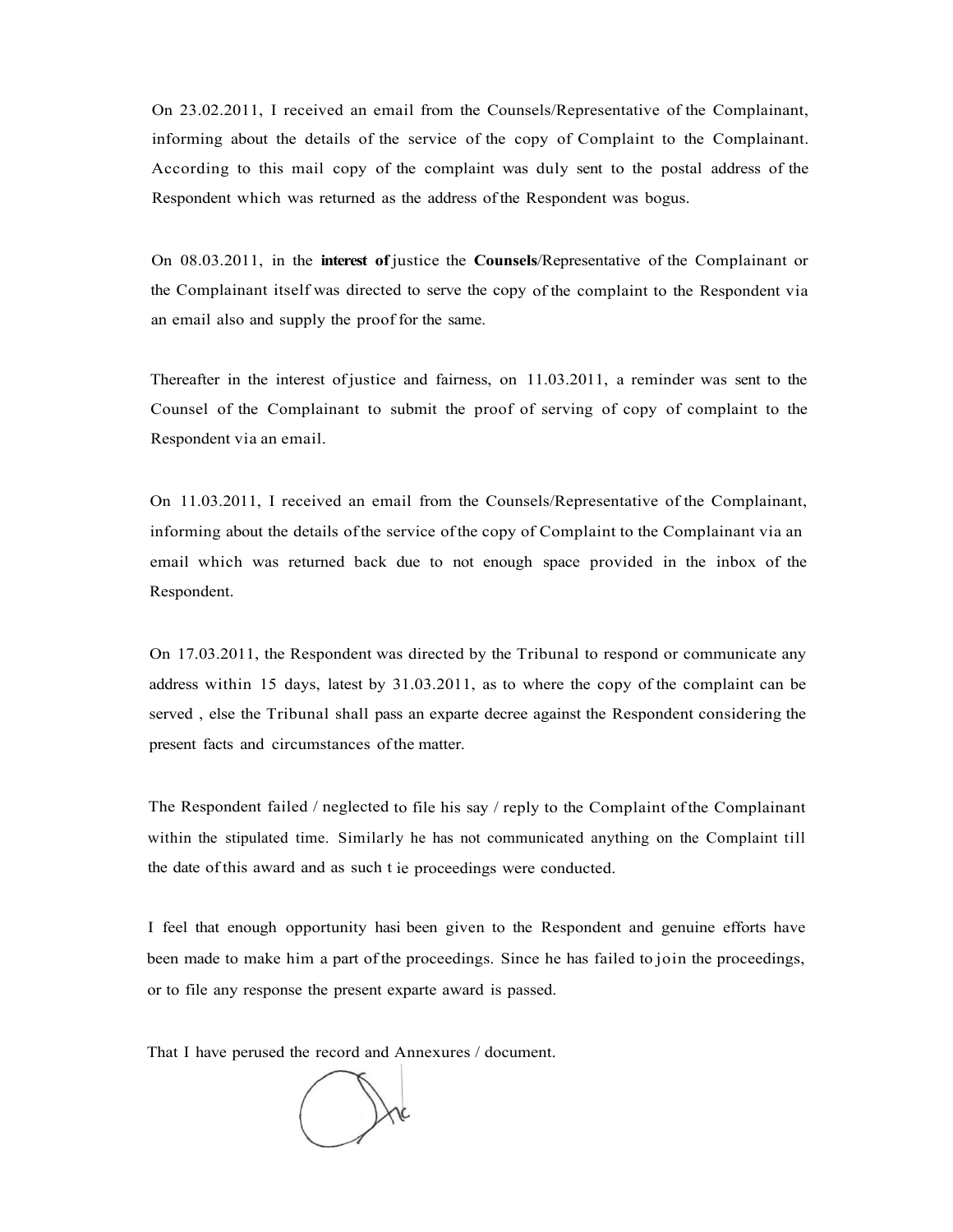### **FACTUAL BACKGROUND:**

The Complainant has raised, inter-alia, following important objections to registration of disputed domain name in the name of the Respondent and contended as follows in his Complaint: -

The Complainant in the proceedings is Double Eagle Brands N.V dealing in the business of providing alcoholic beverages worldwide. The Complainant manufactures and markets various alcoholic beverages and one brand being premium Vodka under the name of Ketel One.

The Complainant is a registered proprietor of various trademarks with the term "KETEL ONE" in various countries including India since 1983, a list of which is provided by the Complainant.

The complainant has acquired worldwide public recognition and goodwill in connection with alcoholic beverages.

The Complainant promotes goods online, using the Internet and worldwide web through their well known domain name "ww.ketelone.com" which was registered on 29.7.1997 and as well as through various other country level domains (ccTLD)s.

The Complainant owns the intellectual property of all the worldwide trademark applications and registrations and domain name registrations of the brand name "KETEL ONE".

In 2005 only, 17.9 million USD approximately were spent on advertising for the KETEL ONE trademark in United States of America. These products also are the  $8<sup>th</sup>$  largest selling brand of Vodkas in USA.

The Complainant has also claimed that search on internet shows that KETEL ONE words take us to their website www.ketelone.com. It also tops the rankings with these words on making search and there are around 1, 33,000 hits on average daily.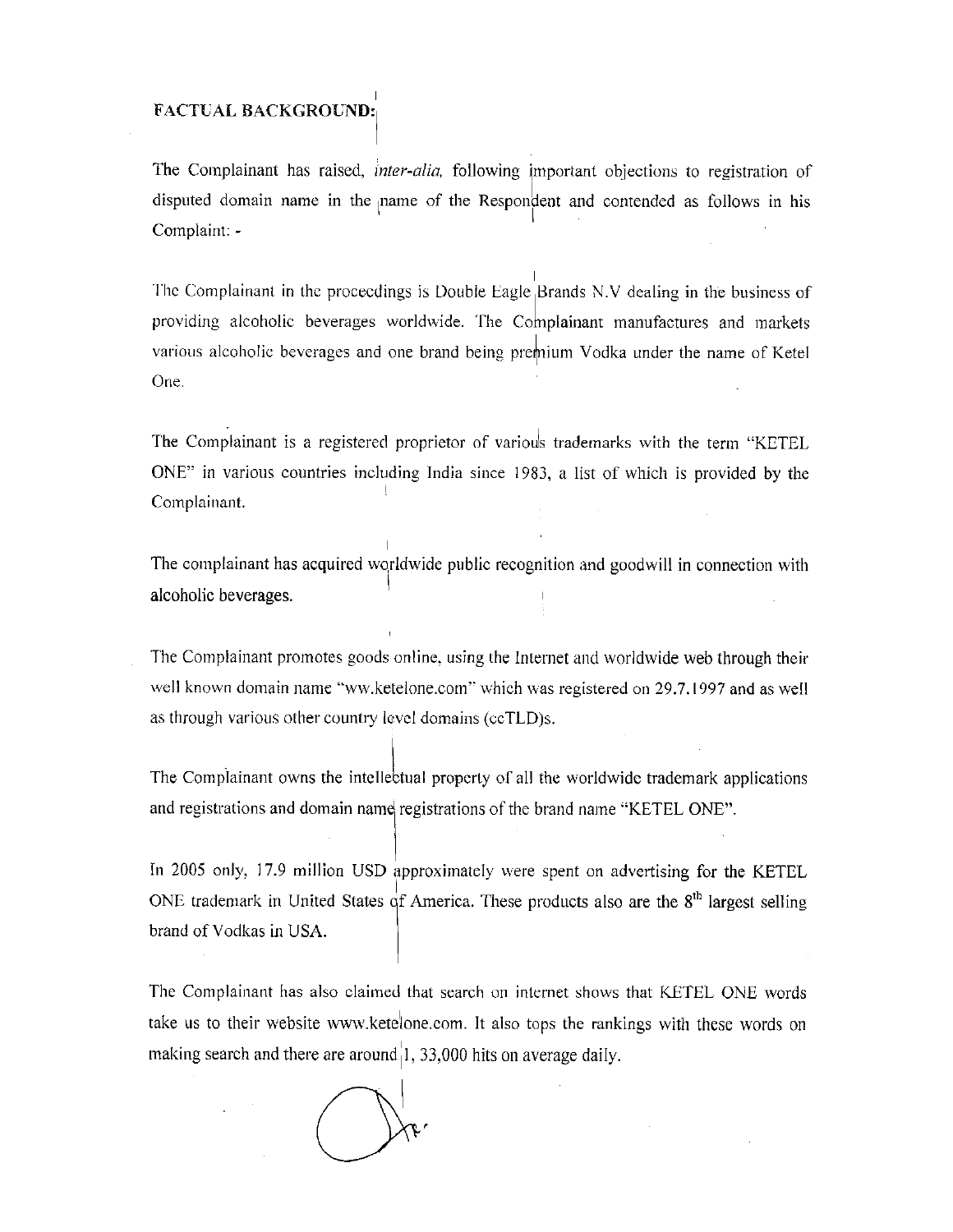The Complainant asserts that the term "KETEL ONE" has no descriptive meaning in the English language and was created by the Complainant for use in connection with their products.

The Respondent's domain name "KETELONE.CO.IN" was registered on 28.09.2010 by Mr. Steely Black which is identical to the said mark "KETEL ONE" and domain name "KETELONE.COM" in which the Complainant has rights on account of prior registrations and use all over the world.

To resolve the dispute, the Complainant contacted the Respondent through its legal adviser, where the Respondent offered his domain name for sale initially for EUR 3000, then EUR 1500 and lastly for \$5000 USD but the Complainant refused this offer because this domain name is identical to its brand name "KETEL ONE" and this offer is far in excess than the pocket expense for registering the disputed domain name.

This act of the Respondent establishes malafide intention of his part to merely ride on the goodwill associated with the Complainant.

Hence the present complaint is made.

### **PARTIES CONTENTIONS:**

Complainant

The Complainant contends as follows:

The Respondent's domain name is identical or confusingly similar to a name, trademark or service mark in which the Complainant has the rights.

The Respondent has no rights and legitimate interest in respect of the domain name. The Respondent has registered and is using his domain name in bad faith.

#### Respondent

The Respondent has not filed any response and submissions to the complaint despite being given an adequate notification and several opportunities by the Arbitrator.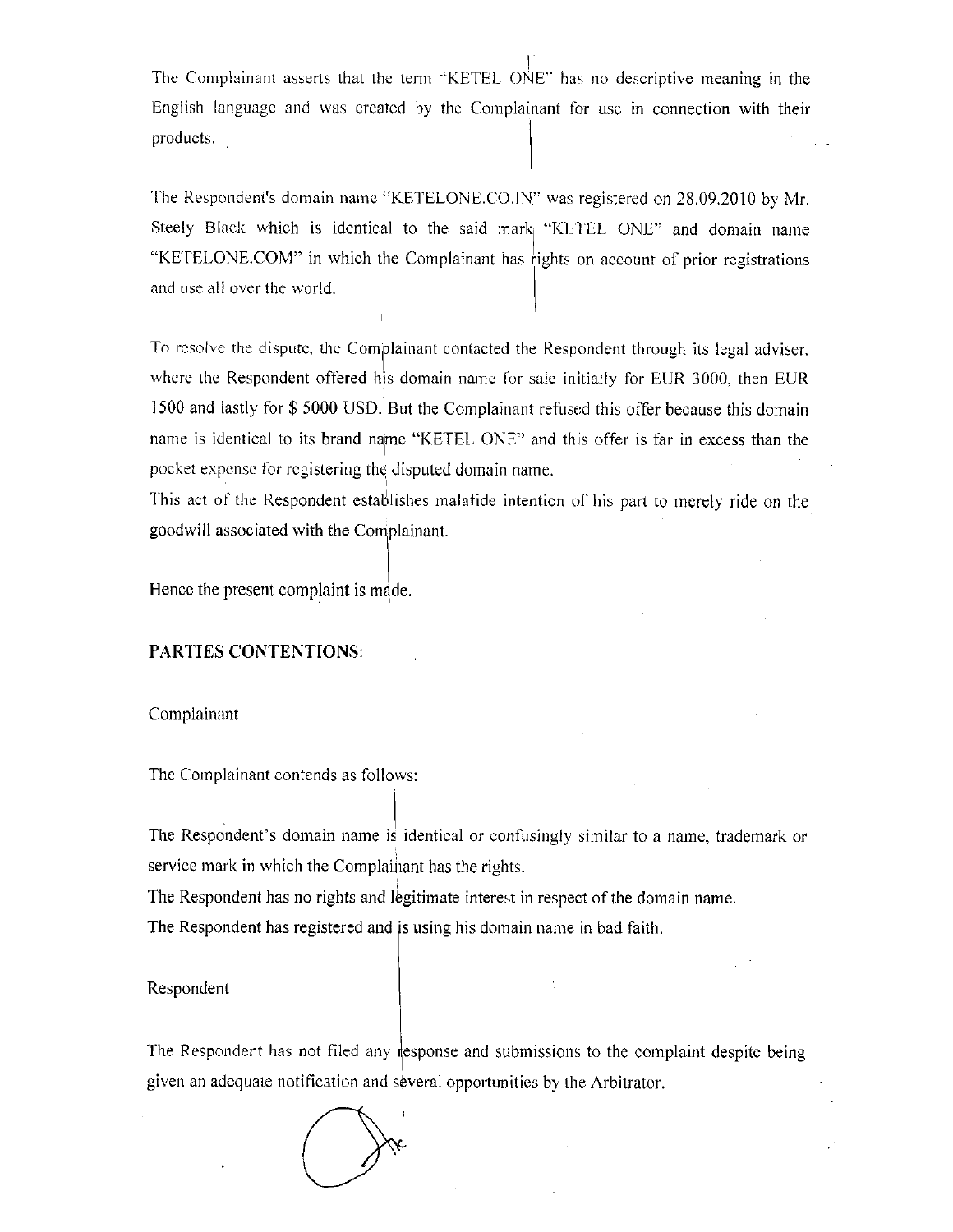#### **DISCUSSIONS AND FINDINGS:**

As earlier pointed out; the Respondent has failed to file any reply to the Complaint and has not rebutted the submissions put forth by the Complainant, and the evidence filed by him.

Rule 8 (b) of the INDRP Rules of Procedure provides that "In all cases, the Arbitrator shall ensure that the Parties are treated with equality and that each Party is given a fair opportunity to present its case".

As mentioned above fair opportunity has been given to the Respondent to file the reply but no response has been received from his side. Therefore, the Arbitration proceedings have been conducted exparte.

Rule 12 (a) of the INDRP Rules of Procedure provided that "An Arbitrator shall decide a Complaint on the basis of the statements and documents submitted to it and in accordance with the Arbitration and Conciliation Act, 1996, Dispute Resolution Policy, the Rules of Procedure and any bye-laws, rules and guidelines framed there under, and any law that the Arbitrator deems to be applicable!"

In the present circumstances, the decision of the Arbitrator is based upon the Complainant contentions and evidence and conclusion drawn from the Respondent's failure to reply. Having perused and the submissions and documentary evidence placed on record, the Complainant has proved that he has statutory and common law rights in the mark "KETEL ONE".

Further, the Arbitrator is of the view that the Complainant has satisfied all the three conditions outlined in the paragraph 4 of .IN Domain Name Dispute Resolution Policy, viz.

(i) the Registrant's domain name is identical or confusingly similar to a name, trademark or service mark in which the Complainant has rights;

(ii) the Registrant has no rights or legitimate interests in respect of the domain name; and (iii) the Registrant's domain name has been registered or is being used in bad faith.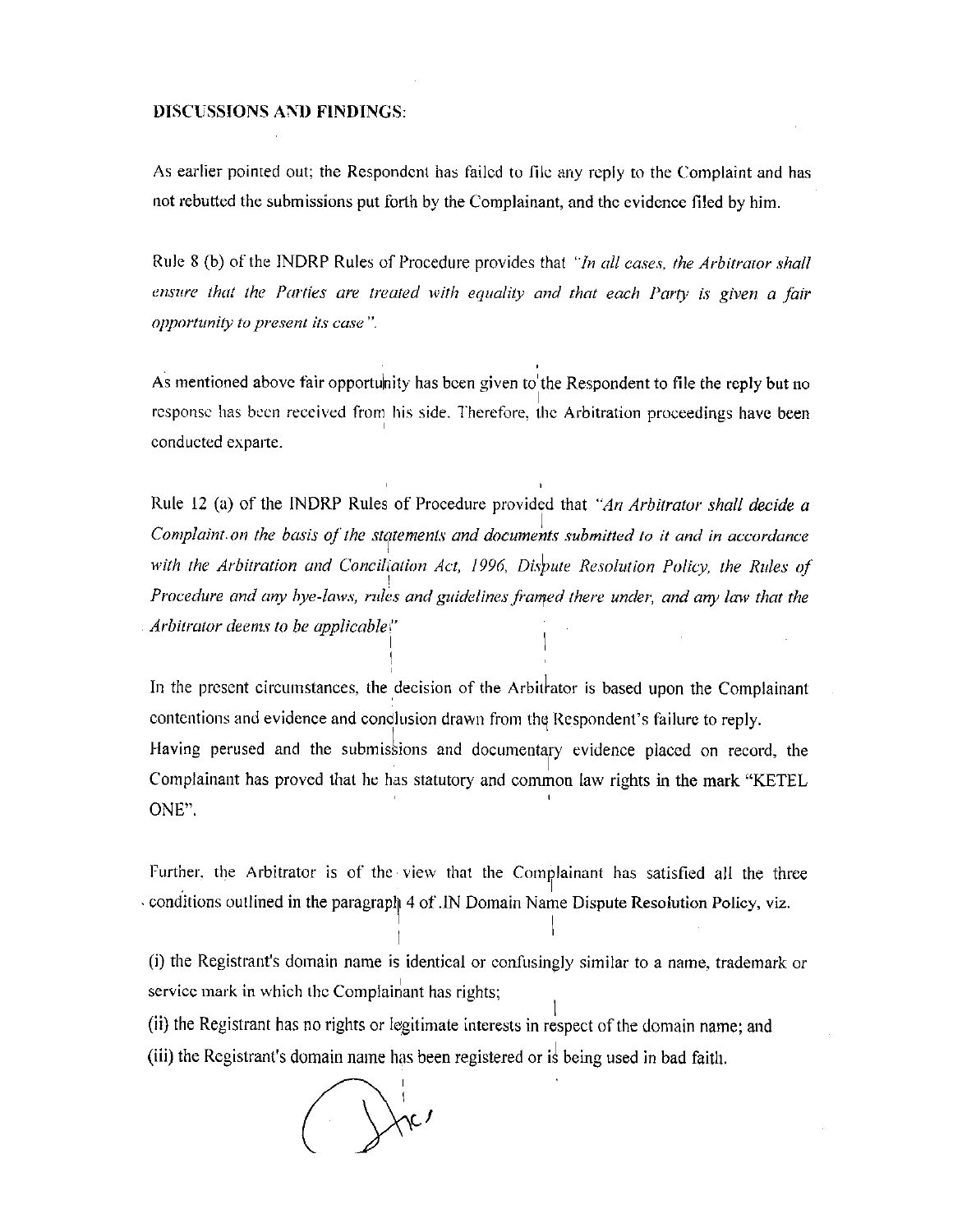**BASIS** OF **FINDINGS:** 

## **The Domain Name is identical or confusingly similar to a name, trademark or service mark in which the Complainant has rights:**

The Complainant contends in the complaint that the domain name of the respondent i.e.  $\leq$ ketelone.co.in $>$  is identical and confusingly similar to KETEL ONE, its trademark and its domain names associated like <ketelone.com>.

It is further stated that the complainant is the registered proprietor of the "KETEL ONE" trademark in numerous countries in the world including INDIA and has gained significant reputation and its mark can be termed as a well known brand. The complainant is also the registrant and proprietor of various Domain name registration at International and domestic level.

Thus the Complainant has the right over the name "KETE L ONE" and Respondents domain is also confusingly similar to it. In support of this, the judgment of *[Monster.com \(](http://Monster.com)India) Pvt. Ltd. v. Domain Leasing Company, INDRP/002 (May 20, 2006)* has been relied upon .

The Complainant has further contended that merely by creating a domain name with "CO.IN" is not sufficient to make the domain name distinct and hence the disputed domain name is confusingly similar to the Complainant's domain name.

The judgment of *Lego juris A/S v. Robin Martin, INDRP/118 (February 14. 2010)* has been relied upon in support of the above submission that the addition of country code ("CTLD") in the domain name is not sufficient to distinguish from the mark and does not change the overall impression of the designation as being connected to a trademark of the Complainant.

The above submissions of the Complainant have not been rebutted by Respondent, as such they are deemed to be admitted by him.

Even otherwise the above facts and annexures establish that the domain name of the Respondent is confusingly similar and identical to the mark of the Complainant.

 $\int$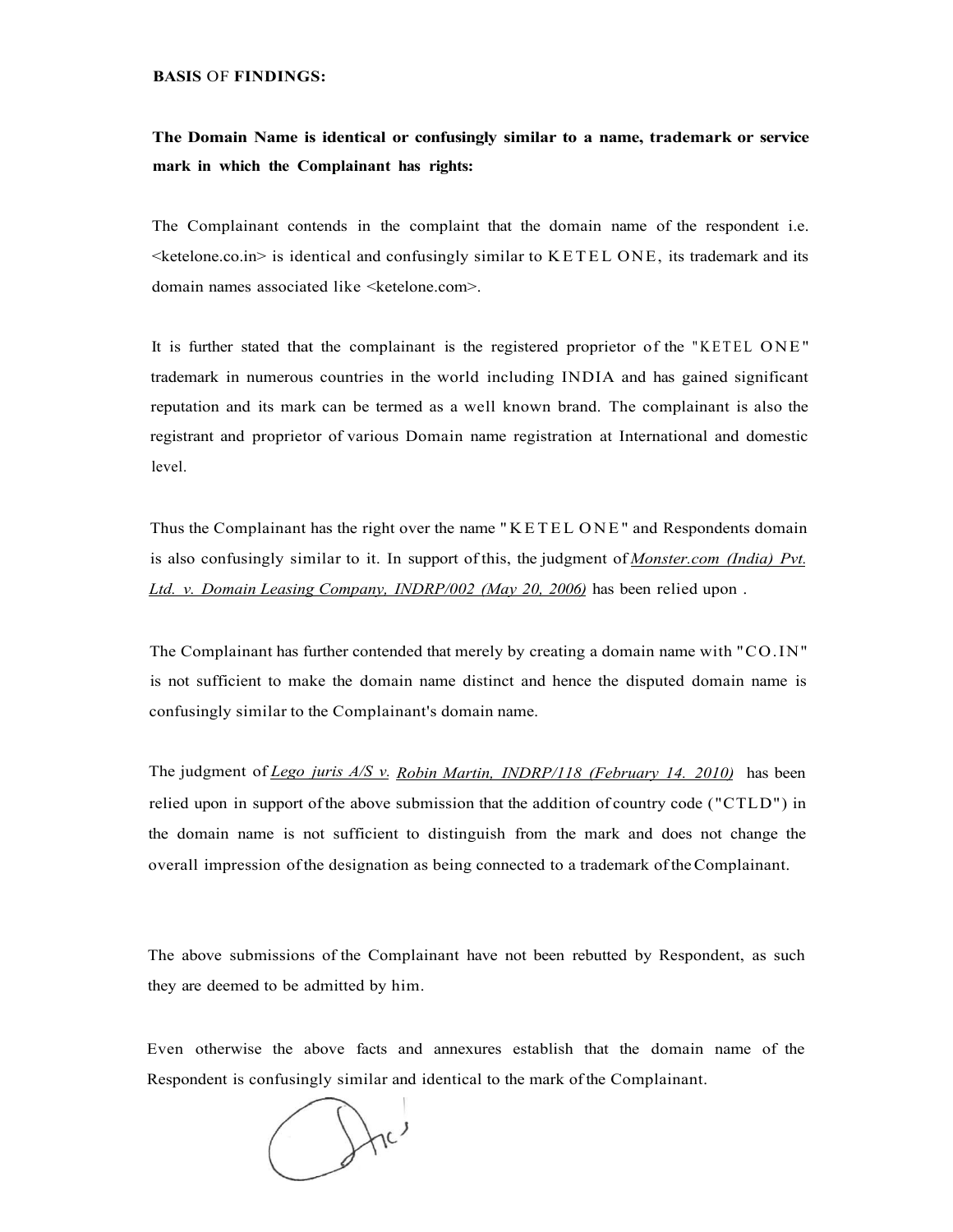#### **The Registrant has no rights or legitimate interests in the respect of the domain name**

According to the paragraph 7 of the .IN Dispute Resolution Policy, the following circumstances show Registrants rights or legitimate interest in the domain for the purpose of paragraph 4(ii)

- *i) before any notice to the Registrant of the dispute, the Registrant's use of, or demonstrable preparations to use, the domain name or a name corresponding to the domain name in connection with a bona fide offering of goods or services;*
- *ii) the Registrant (as an individual, business, or other organization) has been commonly known by the domain name, even if the Registrant has acquired no trademark or service mark rights; or*
- *iii) the Registrant is making a legitimate non-commercial or fair use of the domain name, without intent for commercial gain to misleadingly divert consumers or to tarnish the trademark or service mark at issue.*
- a. While considering paragraph 7 (i) of the .IN Dispute Resolution Policy, *"before any notice to the Registrant of the dispute, the Registrant's use of, or demonstrable preparations to use, the domain name or a name corresponding to the domain name in connection with a bonafide offering of goods or services ",* the Complainant has contended that Respondent has no intentions or purpose to use the disputed domain name for bona fide offering of goods and services in relation to it.

See: *Madonna Ciccone v. Dan Parisi,* ICANN Case No.D2000-0847,in which it was held that a use which intentionally trades on the fame of another cannot constitute a 'bona fide' offering of goods or services

Whereas it also clear that once a Complainant makes a prima facie case, then the burden shifts to the Respondent to establish rights or legitimate interests in the disputed domain name. The above point has been discussed in the judgment of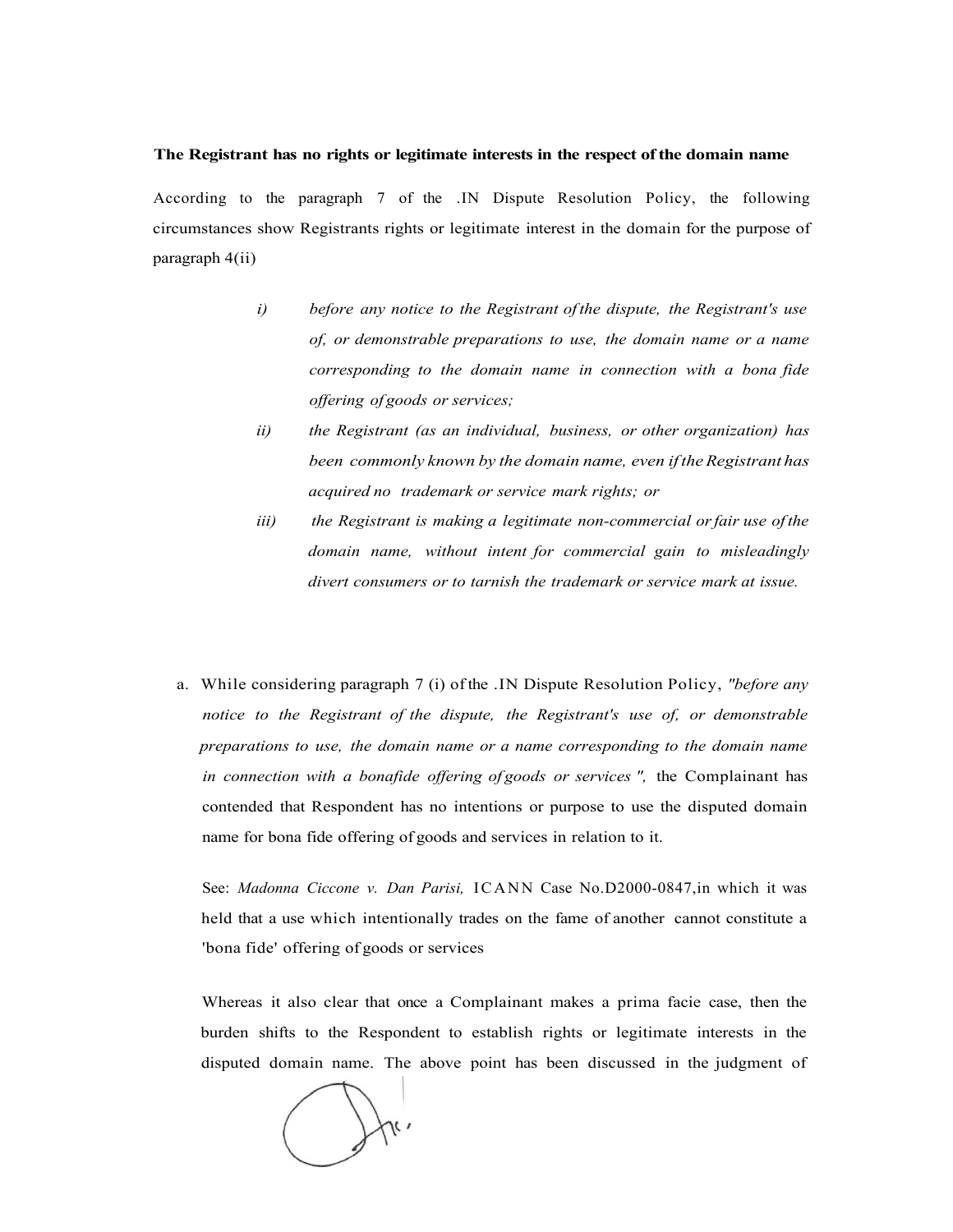*Croatia Airlines d.d. v. Modern Empire Internet Ltd, WIPO case No. D2003-0455,*  where it was held that the complainant is required to make out a prima facie case that the respondent lacks rights or legitimate interests. Once such prima facie case is made, respondent carries the burden of proving rights or legitimate interests in the domain name. If the respondent fails to do so, a complainant is deemed to have satisfied paragraph 4 (a) (ii) of UDRP.

b. While considering paragraph 7 (ii) of the .IN Dispute Resolution Policy, " *the Registrant (as an individual, business, or other organization) has been commonly known by the domain name, even if the Registrant has acquired no trademark or service mark rights",* the Complainant has stated that Respondent is neither commonly known by the disputed name, nor it is a personal name.

The Complainant has further contended that Respondent is not engaged in any business or commerce under the domain name. For this submission the judgment of *Morgan Stanley* v. *Keep Guessing, INDRP/024 (June 27, 2007),* has been relied upon, where it was held that Respondent has failed to show that he has a right or legitimate interest in the domain name, as he is neither known by the domain name, nor is it his personal name.

c. While considering paragraph 7 (ii) of the .IN Dispute Resolution Policy, *"the Registrant is making a legitimate non-commercial or fair use of the domain name, without intent for commercial gain to misleadingly divert consumers or to tarnish the trademark or service mark at issue ",* the Complainant has contended that Respondent is not making a legitimate non commercial or fair use of the domain name.

According to Complainant, disputed domain name has been only adopted by the Respondent for commercial gain. The sole purpose of the Respondent is to divert Internet users to its web site. The judgment of *Accor v. Tang Wei, INDRP/127 (February 24, 2010)* has been relied upon to prove the above contentions.

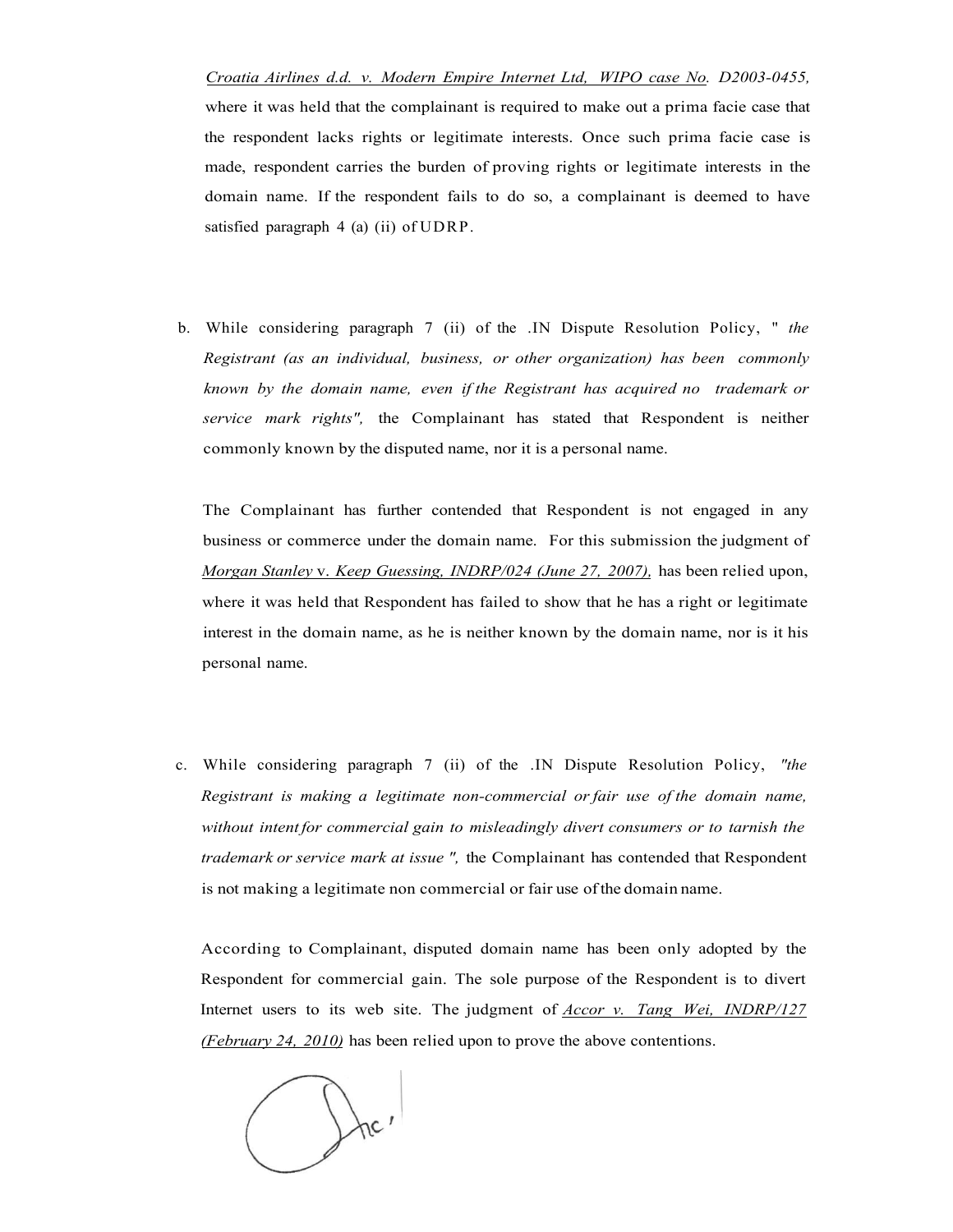The above submission of the Complainant has not been rebutted by Respondent, as such they are deemed to be admitted by him. Even otherwise the above facts and annexures establish that the Respondent has no right or legitimate interest in the disputed domain name under INDRP paragraph 4(ii).

#### **The Registrant domain name has been registered or is being used in bad faith**

The Complainant alleges that the Respondent has registered the domain name only with the intention to create confusion in the mind of the internet users and to attract them to its impugned domain name. The Complainant has contended that the Respondent has the full knowledge and has intentionally attempted to divert the users from the domain name/website of the Complainant and also to deceive the consumers into believing that there is a connection or association between the Complainant and Respondents website.

The judgments of *Luxottica Holding Corp. V. Lokesh Morade, INDRP/139 (April 28, 2010)*  and *Expedia Inc v. European Travel Network Case No. D2000-0137 WIPO Arbitration and Mediation Centre* have been relied upon to prove the above mentioned contentions.

The Complainant also alleges that the Respondent has registered the domain name only with the intention and purpose of sale and has refused to demands of the Respondent made in lieu of domain name in question. In support of this contention the judgment of *Adidas-Saloman AG V. Vincent Stipo. WIPO Case No.D2001-0372,* has' been relied upon, where it was held that, registering a domain name for the primary purpose of offering to sale, rent, or otherwise transfer the domain name for an a mount in excess of the registration cost is evidence that a domain name was registered in a bad faith.

Another judgment of *Ferrari S.P.A V. American Entertainment Group Inc., WIPO Case No. D2004- 0673.* was referred to prove this contention.

The above submission of the Complainant has not been rebutted by Respondent, as such they are deemed to be admitted by him. Even otherwise the above facts and annexures establish that the Respondent has no right or legitimate interest in the disputed domain name under INDRP paragraph 4(ii).